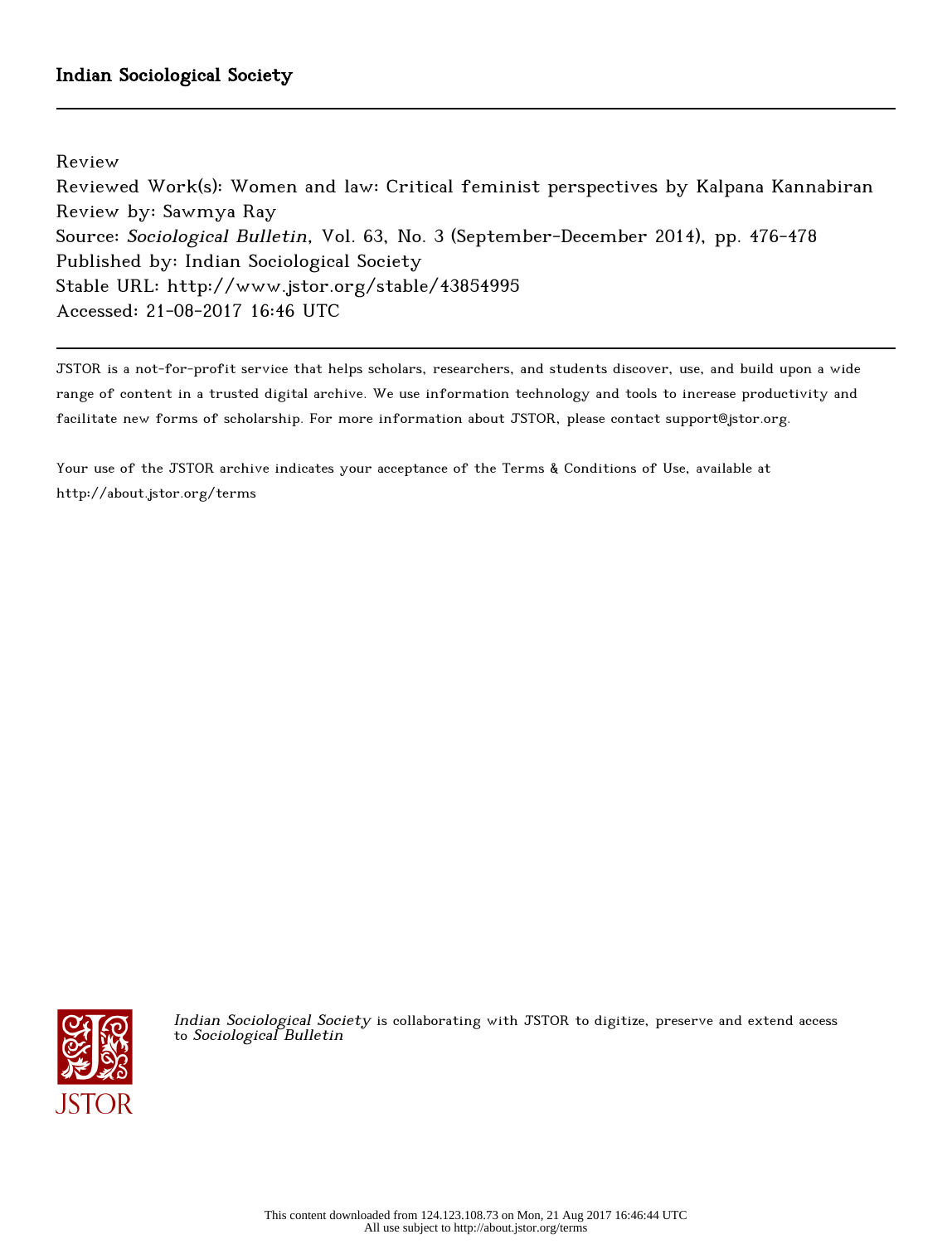Kalpana Kannabiran (ed.): Women and law: Critical feminist perspec tives. New Delhi: Sage Publications India, 2014, xxi+305 pp. Rs 995 (hb). ISBN 978-81-321-1313-3

 This volume is a collection of eleven articles that examine various dimensions of women's lives that are to a significant extent mediated and shaped by law. The central theme of this volume is violence and discri mination that women face and law's response to it. Law's patriarchy, and discrimination perpetuated as a result, is systematically analysed in the essays, each of which focuses on a specific aspect that is linked both to the material and ideological worlds of women.

 Books on women and law have largely concentrated on certain forms of violence and discrimination such as domestic violence, sexual assault, property and maintenance rights, etc. This volume also covers these aspects, but significantly moves beyond. Along with addressing domestic violence and maintenance rights, other key areas dealt with are forest and land rights; women's work and labour laws; women, health policies, and the disabled; identity politics and minority women's rights; and police abuse. Law's engagement with the above issues and nature of such engagements is critically evaluated through analysis of policies and legislations, and their implementation. The significance of this book lies in its bringing forth the complicated relationship that law shares with women, often reinforcing discrimination, but also acting as a medium of empowerment.

 The first two chapters deal with the domestic sphere and travails of women within it. Law's response to women's quest for safe, secure, and dignified lives within the domestic sphere forms the subject of these chapters. The contributors here critically trace the history and ideologies behind enactment and implementation of the new domestic violence law as well as legislations on maintenance. Difficult journeys women take to secure such rights is brought forth. Flavia Agnes emphasises on how women's 'non-economic' contribution to family during marriage is not recognised by laws, depriving women of their equal rights to matrimonial property in situations of divorce. Advocating for a 'need' based approach in determining maintenance, she argues that special provisions for women and children need to be placed under Article 15 (3) of the Constitution to secure women's economic interests within marriage.

 The next two chapters deal with women's relationship to land and forest, violence perpetuated by state policies, and women's collective struggle in regaining their rights. Through an analysis of various legislations and policies, their authors emphasise lacunae in state policies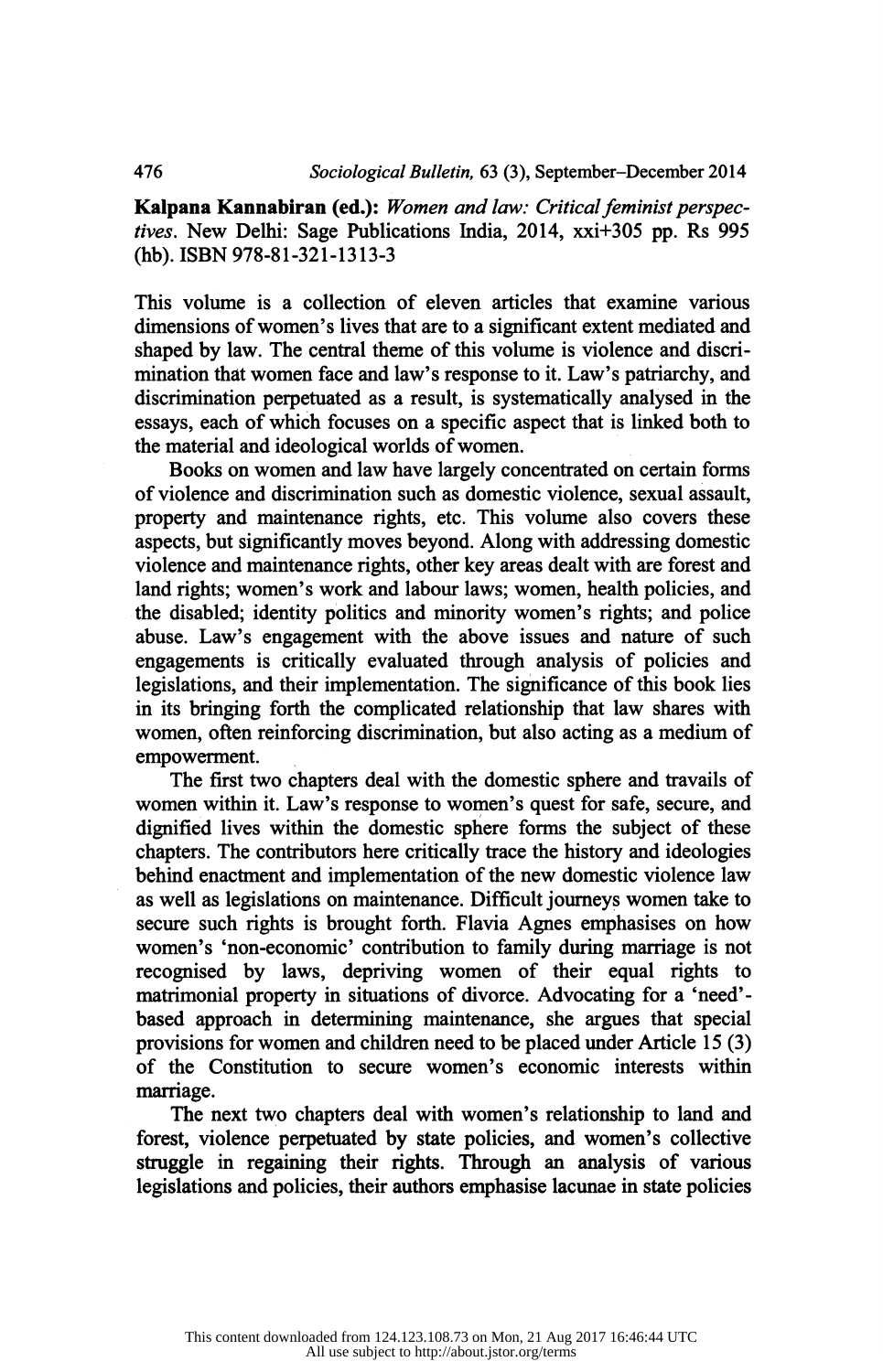## Book Reviews All

Book Reviews<br>and the gap in their implementation that reinforce patriarchal stereotypes<br>of who can own land and forest and, accordingly, the rights. They argue and the gap in their implementation that reinforce patriarchal stereotypes<br>of who can own land and forest and, accordingly, the rights. They argue<br>through specific case studies from South Asia that such policies and the gap in their implementation that reinforce patriarchal stereotypes<br>of who can own land and forest and, accordingly, the rights. They argue<br>through specific case studies from South Asia that such policies<br>disinherit of who can own land and forest and, accordingly, the rights. They argue<br>through specific case studies from South Asia that such policies<br>disinherit women from their traditional access to forest, land, and natural<br>resources resources.

 Sex-based discrimination, especially at workplace and in employment, and the judicial discourse on it, is taken up at length in three subsequent chapters. Despite women shouldering a dispropor tionate amount of unpaid work and their large-scale participation in both formal and informal sectors, women's concerns are grossly side lined both by the state and the trade unions. These chapters analyse the ways in which the prevalent male worker norm weighs against women. Ghetto ising their concerns by male-dominated trade unions and disentitling of women from protective legislation is explained as inevitable manifes tations of the existing dominant patriarchal norms. Kalpana Kannabiran examines the jurisprudence on non-discrimination based on the grounds of sex through analysis of cases in High Courts and the Supreme Court. She critically engages first with the problem of classification and differ entiation based on sex, and how such differentiation can result in dis crimination and reinforce existing gender hierarchies. Such classification at times, however, is also employed to secure special provisions for women. Kannabiran finds plural ways of judicial reasoning and also operation of contradictory lines of interpretation on the issue of equality/ non-discrimination within marital relations and at workplace/ employ ment. Largely, patriarchal ideology manifests in jurisprudence through assigning of centrality to marriage and situating women into stereotypes of mother and wife. She argues that judicial reasoning and interpretations conform to 'public morality' rather than a 'constitutional morality' of non-discrimination.

 Segregation of women's health needs to that of reproductive health concerns alone by the state polices is critiqued at length. This critique underscores lack of recognition of women's right to health as a basic human right and its obvious consequences. Overlapping of state's interest with that of larger family and community interest leads to multiple violence on women with profound disability especially in matters of their reproductive rights. Anita Ghai and Rachna Johri bring forth how the statist discourse, by conflating care with custody, take absolute control over disabled women's sexuality, and negate their right to bodily integrity.

 Women's movement that initially ignored religion had to come to terms with it starting from the 1980s with increasing politicisation of religion that had far-reaching implications for women's rights. Zoya